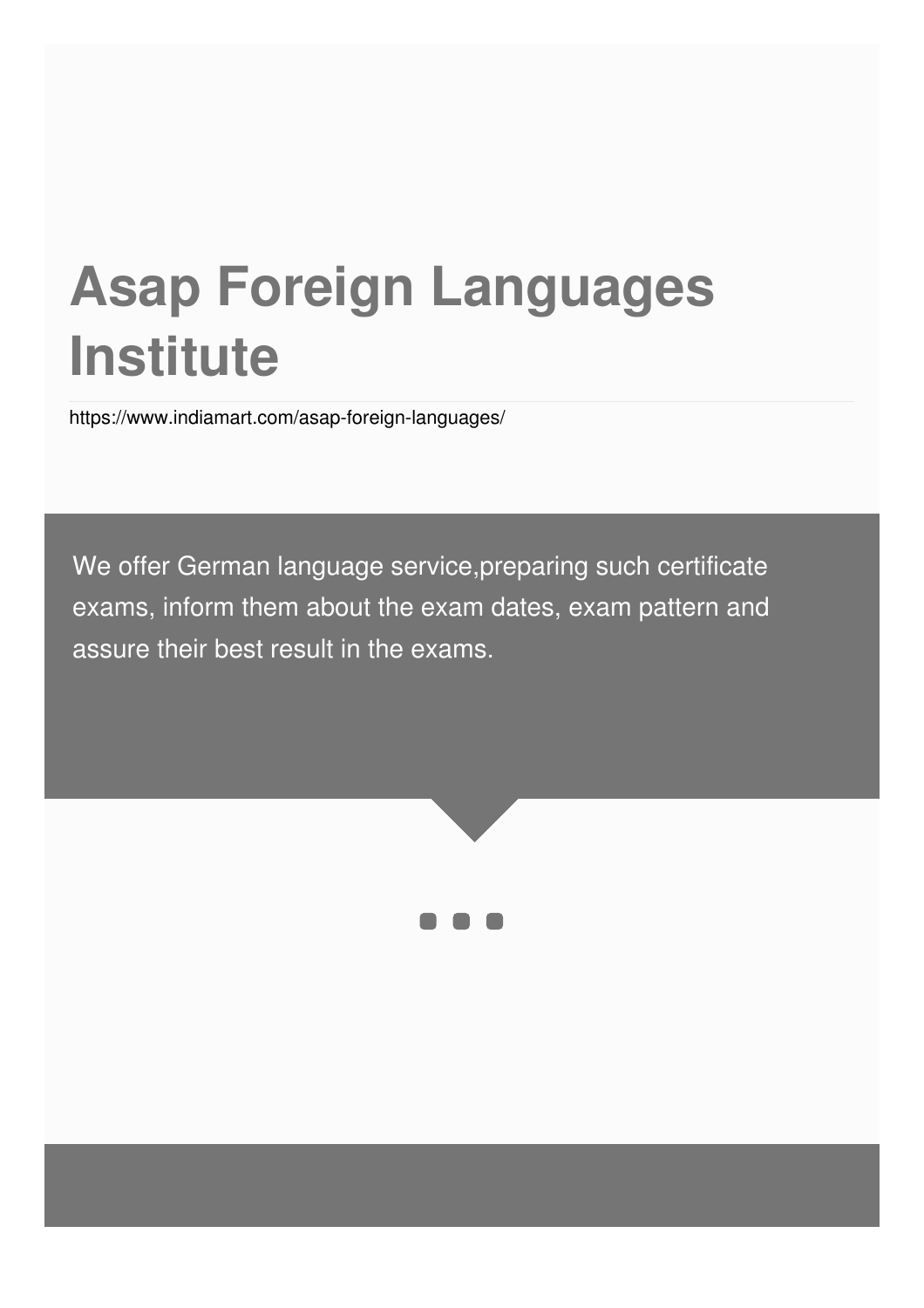### About Us

ASAP is managed by professional linguists and German language teachers who offer best German language service. Our team has almost 9 years of experience in language teaching, translating, interpreting and editing across the language, cultural and corporate fields.Our German Language Program is suitable for the International Certification exams. We guide our students for preparing such certificate exams, inform them about the exam dates, exam pattern and assure their best result in the exams.Our language trainers and editors are not only the German language experts, but also teach with the easiest method and they love the work they do, and also they have impressive qualifications together with at least C1 level certification.We also help students to get admission in Germany for MS. Hundreds of our students are studying or working in Germany.

#### **For more information, please visit**

<https://www.indiamart.com/asap-foreign-languages/aboutus.html>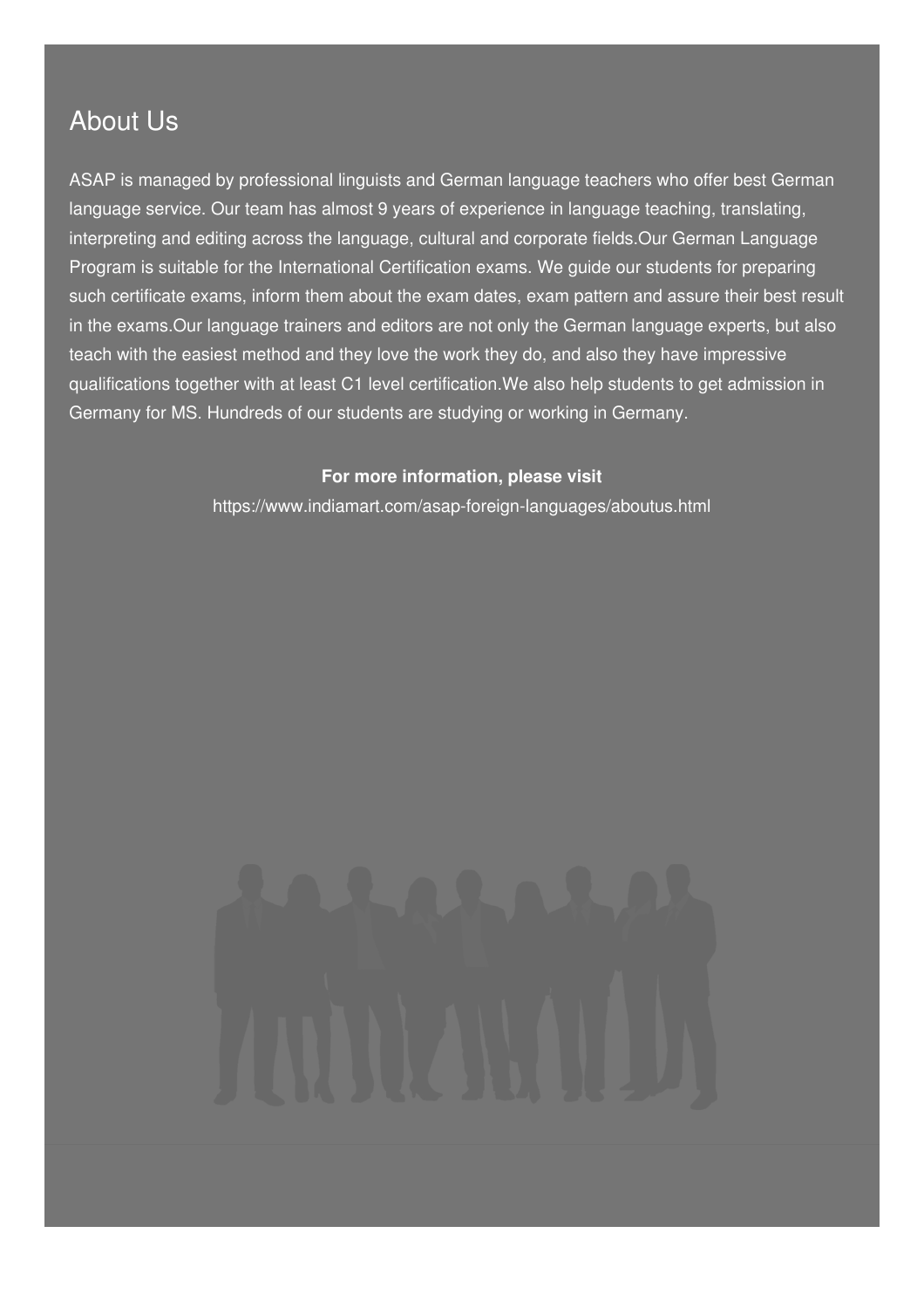#### **OTHER SERVICES**



German Language Training Services



Japanese Language Training Service



**Chinese Language Training** Service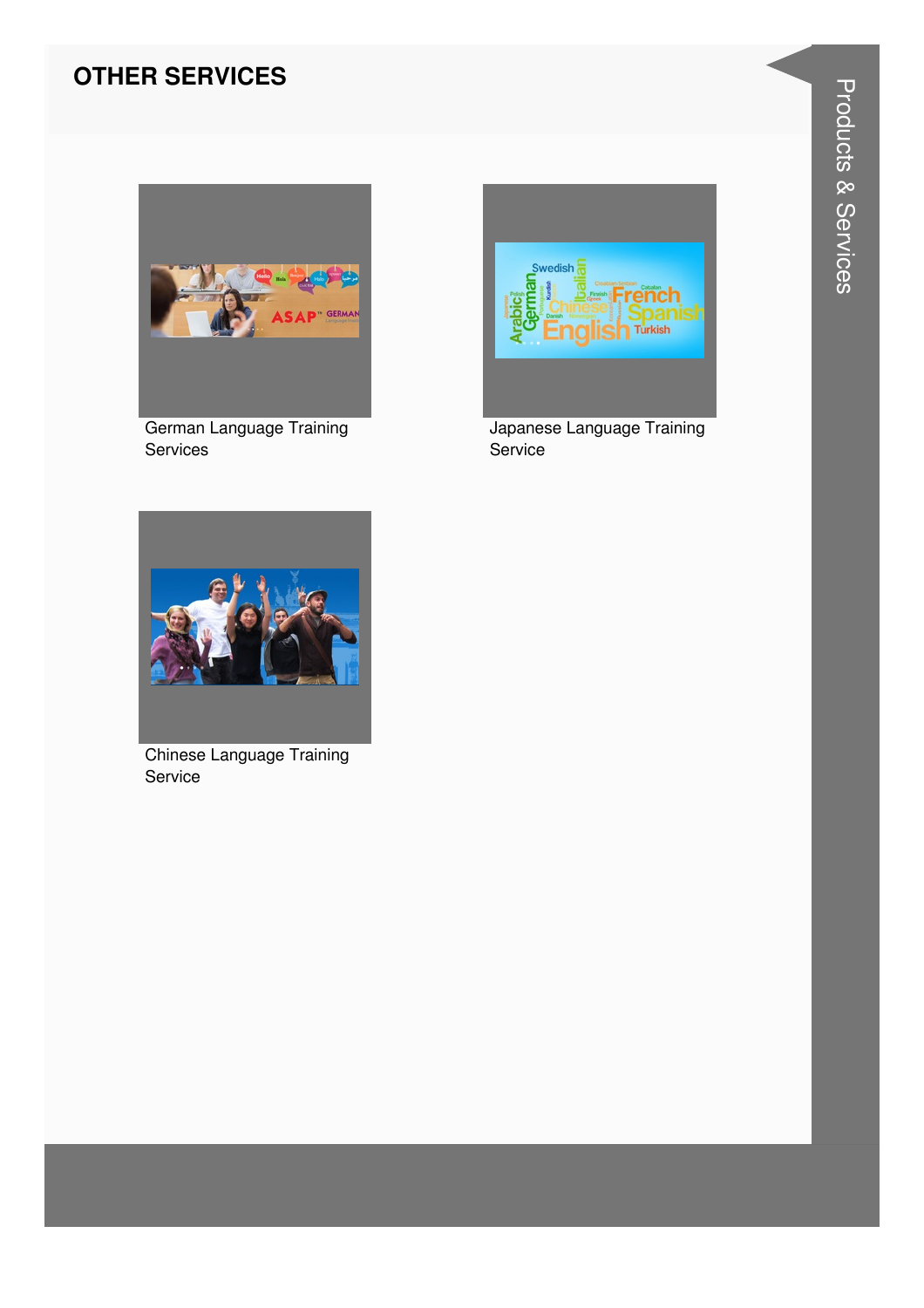## Factsheet

Year of Establishment : 2006

Nature of Business **in American Service Provider** : Service Provider